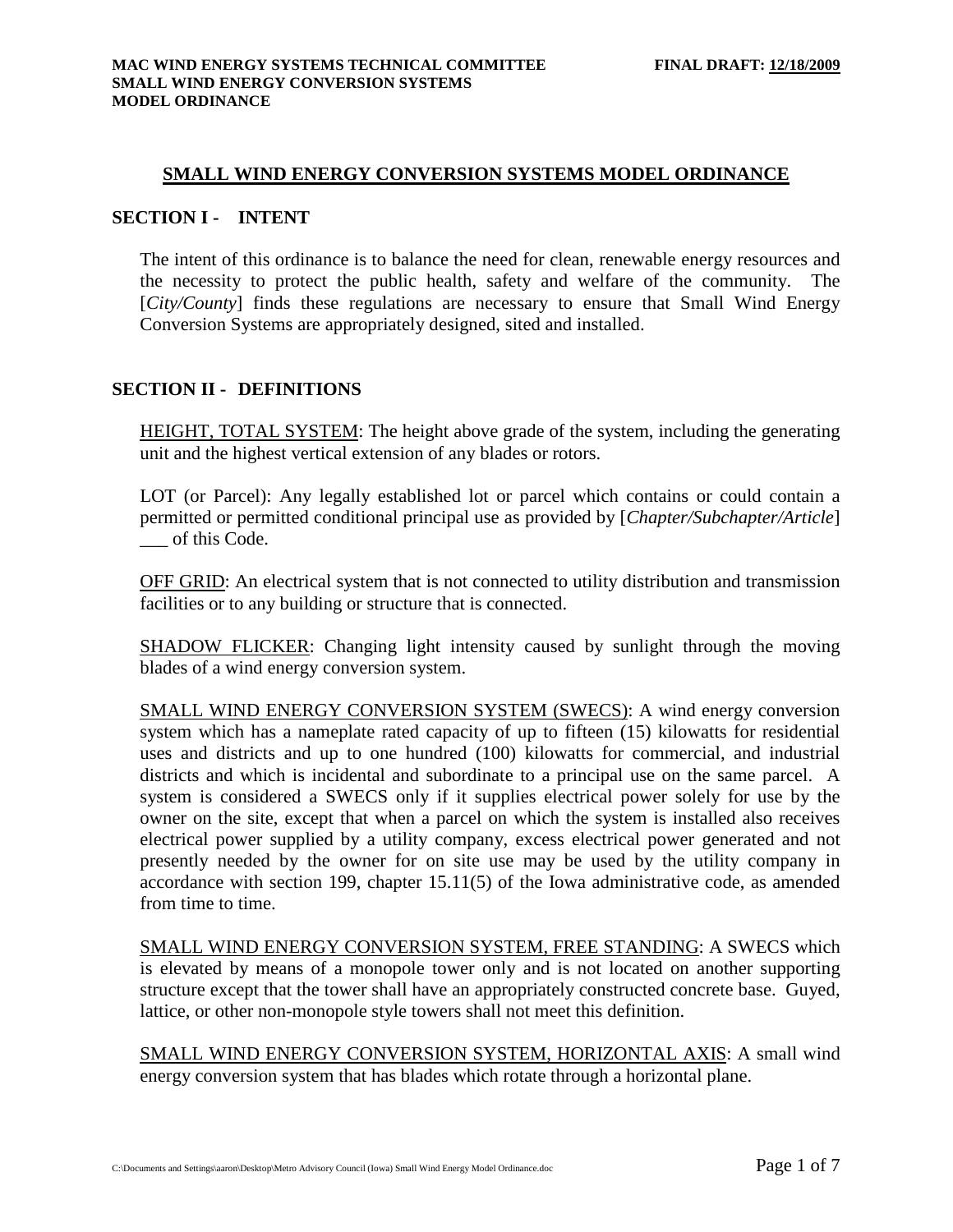### SMALL WIND ENERGY CONVERSION SYSTEM, BUILDING MOUNTED: A SWECS

which is securely fastened to any portion of a principal building in order to achieve desired elevation, whether attached directly to the principal building or attached to a tower structure which is in turn fastened to the principal building.

SMALL WIND ENERGY CONVERSION SYSTEM, VERTICAL AXIS: A small wind energy conversion system that has blades which rotate through a vertical plane.

TOWER: The vertical component of a wind energy conversion system that elevates the wind turbine generator and attached blades above the ground.

WIND ENERGY CONVERSION SYSTEM (WECS): An aggregation of parts including the foundation, base, tower, generator, rotor, blades, supports, guy wires and accessory equipment such as utility interconnect and battery banks, etc., in such configuration as necessary to convert the power of wind into mechanical or electrical energy, e.g., wind charger, windmill or wind turbine.

WIND TURBINE GENERATOR: The component of a wind energy conversion system that transforms mechanical energy from the wind into electrical energy.

## **SECTION III - GENERAL REGULATIONS**

- 1. [*Conditional/Special Use*]: A Small Wind Energy Conversion System (SWECS) shall be allowed only as a [*Conditional/Special Use*] accessory use to a permitted principal use or approved permitted [*Conditional/Special Use*] principal use.
- 2. Zoning: SWECS may be allowed in all zoning districts subject to the provisions contained herein and elsewhere within [*City/County*] code.
- 3. Permit Required:
	- a. It shall be unlawful to construct, erect, install, alter or locate any SWECS within the [*City/County*] of \_\_\_\_\_\_\_\_\_\_, unless a permitted [*Conditional/Special Use*] use permit has been obtained from the [*Board of Adjustment*]. The permitted [*Conditional/Special Use*] use permit may be revoked by resolution of the [*Board of Adjustment*] any time the approved system does not comply with the rules set forth in this chapter and the conditions imposed by the [*Board of Adjustment*]. The owner/operator of the SWECS must also obtain any other permits required by other federal, state and local agencies/departments prior to constructing the system.
- 4. Number Of Systems Per Zoning Lot: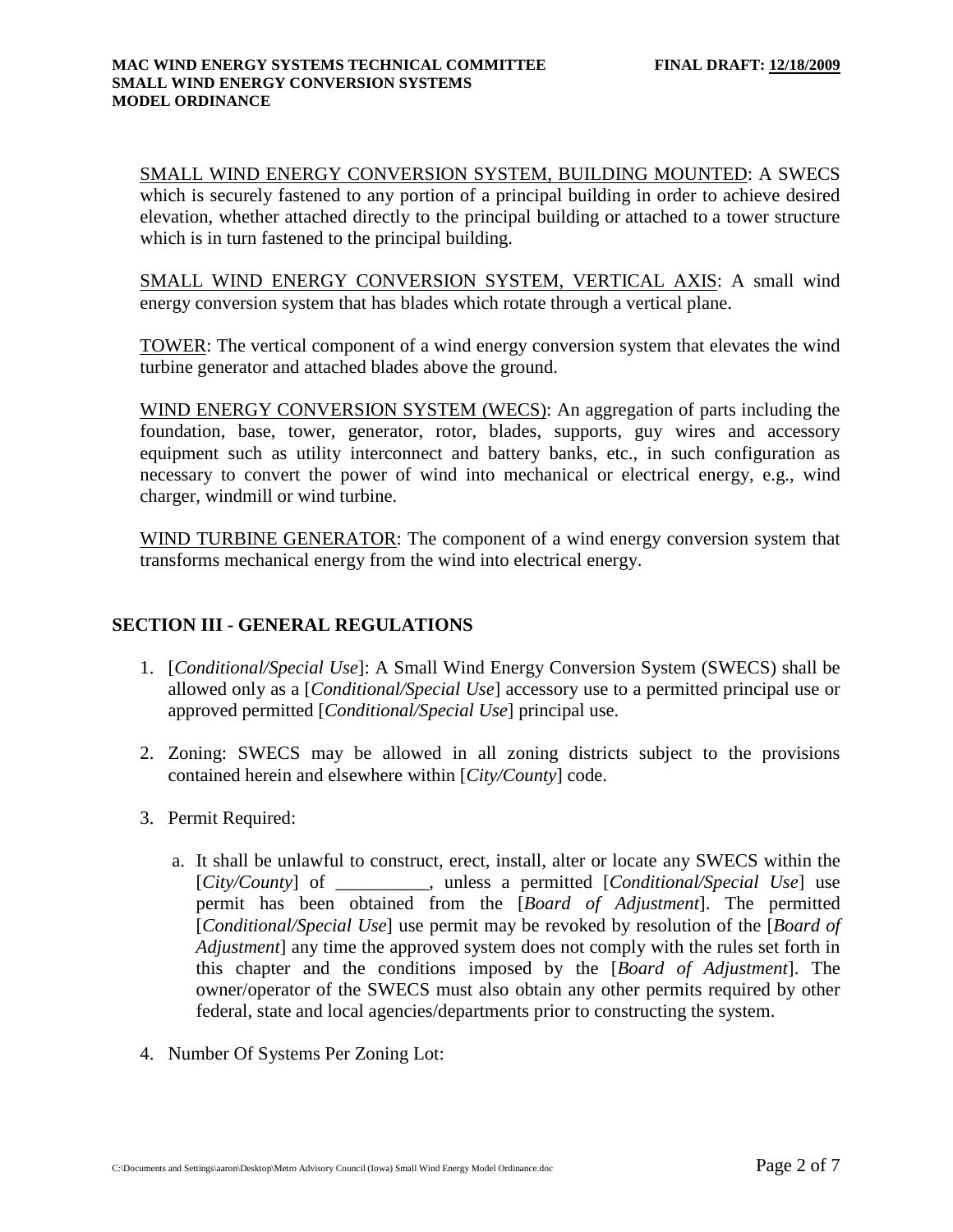- a. Residential Use: No more than one (1) freestanding SWECS may be placed on any parcel or lot zoned for residential use. Building mounted SWECS shall be prohibited on any parcel or lot containing a one (1) or two (2) family use.
- b. Commercial, Industrial, and Institutional Use: No more than one (1) freestanding SWECS may be placed any parcel or lot with a commercial, industrial, or institutional use that is taller than the tallest existing principal building located on said parcel or lot. Additional freestanding SWECS which conform to setback requirements contained herein and which are no taller than the tallest existing principal building located on said parcel or lot may be allowed. Additional building mounted SWECS may be allowed within the parameters herein below. However, in no case shall the generating capacity of aggregated SWECS exceed anticipated energy needs for on site consumption.
- c. Mixed Use: Any building containing both residential and commercial uses or described as a "Mixed Use" building, shall be considered to be a commercial use for the purposes of this [*Chapter/Subchapter/Article*].
- 5. Tower: Only monopole towers shall be permitted for freestanding SWECS. Lattice, guyed or towers of any other type shall not be considered to be in compliance with this [*Chapter/Subchapter/Article*].
- 6. Color: Freestanding SWECS shall be a neutral color such as white, sky blue or light gray. Building mounted SWECS shall match the color of the building on which it is mounted. Other colors may be allowed at the discretion of the [*Board of Adjustment*]. The surface shall be non-reflective.
- 7. Lighting: No lights shall be installed on the tower, unless required to meet FAA regulations.
- 8. Signage: No signage or advertising of any kind shall be permitted on the tower or any associated structures.
- 9. Climbing Apparatus: The tower must be designed to prevent climbing within the first ten feet (10').
- 10. Maintenance: Facilities shall be well maintained in accordance with manufacturer's specifications and shall remain in an operational condition that poses no potential safety hazard nor is in violation of any provisions contained within this [*Chapter/Subchapter/Article*] or elsewhere within the [*City/County*] code.
- 11. Displacement Of Parking Prohibited: The location of the SWECS shall not result in the net loss of required parking as specified elsewhere in the [*City/County*] zoning code.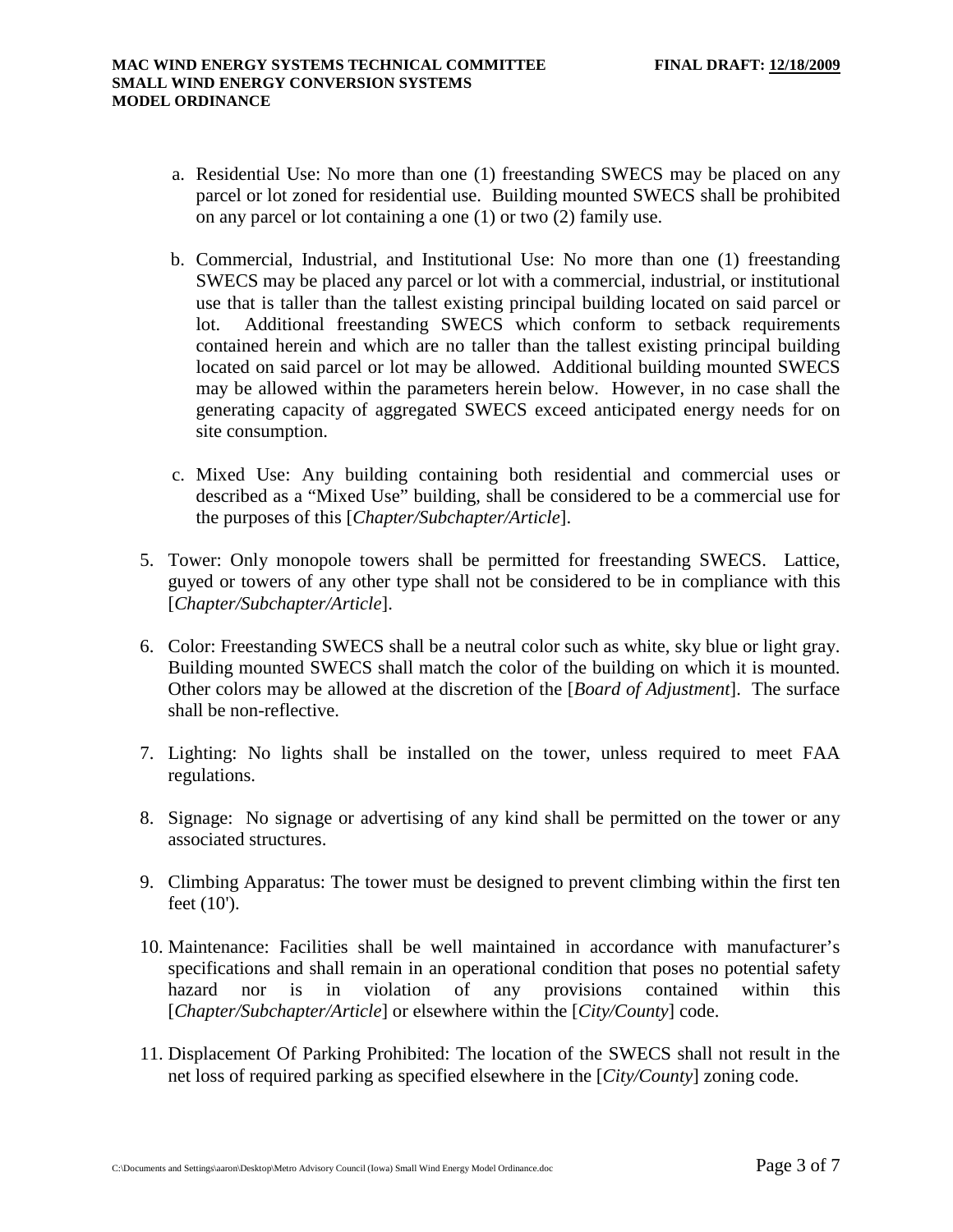- 12. Utility Notification: The [*City/County*] shall notify the utility of receipt of an application to install an interconnected customer-owned generator. Off-grid systems shall be exempt from this notification requirement.
- 13. Interconnection: The SWECS, if not off-grid, shall meet the requirements for interconnection and operation as set forth by the utility and the Iowa utilities board. No permit of any kind shall be issued until the [*City/County*] has been provided with a copy of an executed interconnection agreement. Off-grid systems shall be exempt from this requirement.
- 14. Restriction On Use Of Electricity Generated: A SWECS shall be used exclusively to supply electrical power to the owner for on site consumption, except that excess electrical power generated by the SWECS and not presently needed for use by the owner may be used by the utility company in accordance with Section 199, Chapter 15.11(5) of the Iowa Administrative Code, as may be subsequently amended.
- 15. Noise: A SWECS shall be designed, installed and operated so that the noise generated does not exceed the maximum noise levels established elsewhere in the [*City/County*] code.
- 16. Shadow Flicker: No SWECS shall be installed and operated so to cause a shadow flicker to fall on or in any existing residential structure.
- 17. Safety Controls: Each SWECS shall be equipped with both an automatic and manual braking, governing, or feathering system to prevent uncontrolled rotation, over-speeding, and excessive pressure on the tower structure, rotor blades, or turbine components. Said automatic braking system shall also be capable of stopping turbine rotation in the event of a power outage so as to prevent back feeding of the grid.
- 18. Shut Off: A clearly marked and easily accessible shut off for the wind turbine will be required as determined by the [*Fire Marshal/Building Official/Community Development Director*].
- 19. Electromagnetic Interference: All SWECS shall be designed and constructed so as not to cause radio and television interference. If it is determined that the SWECS is causing electromagnetic interference, the owner/operator shall take the necessary corrective action to eliminate this interference including relocation or removal of the facilities, subject to the approval of the appropriate [*City/County*] authority. A permit granting a SWECS may be revoked if electromagnetic interference from the SWECS becomes evident.
- 20. Wind Access Easements: The enactment of this chapter does not constitute the granting of an easement by the [*City/County*]. The SWECS owner/operator shall have the sole responsibility to acquire any covenants, easements, or similar documentation to assure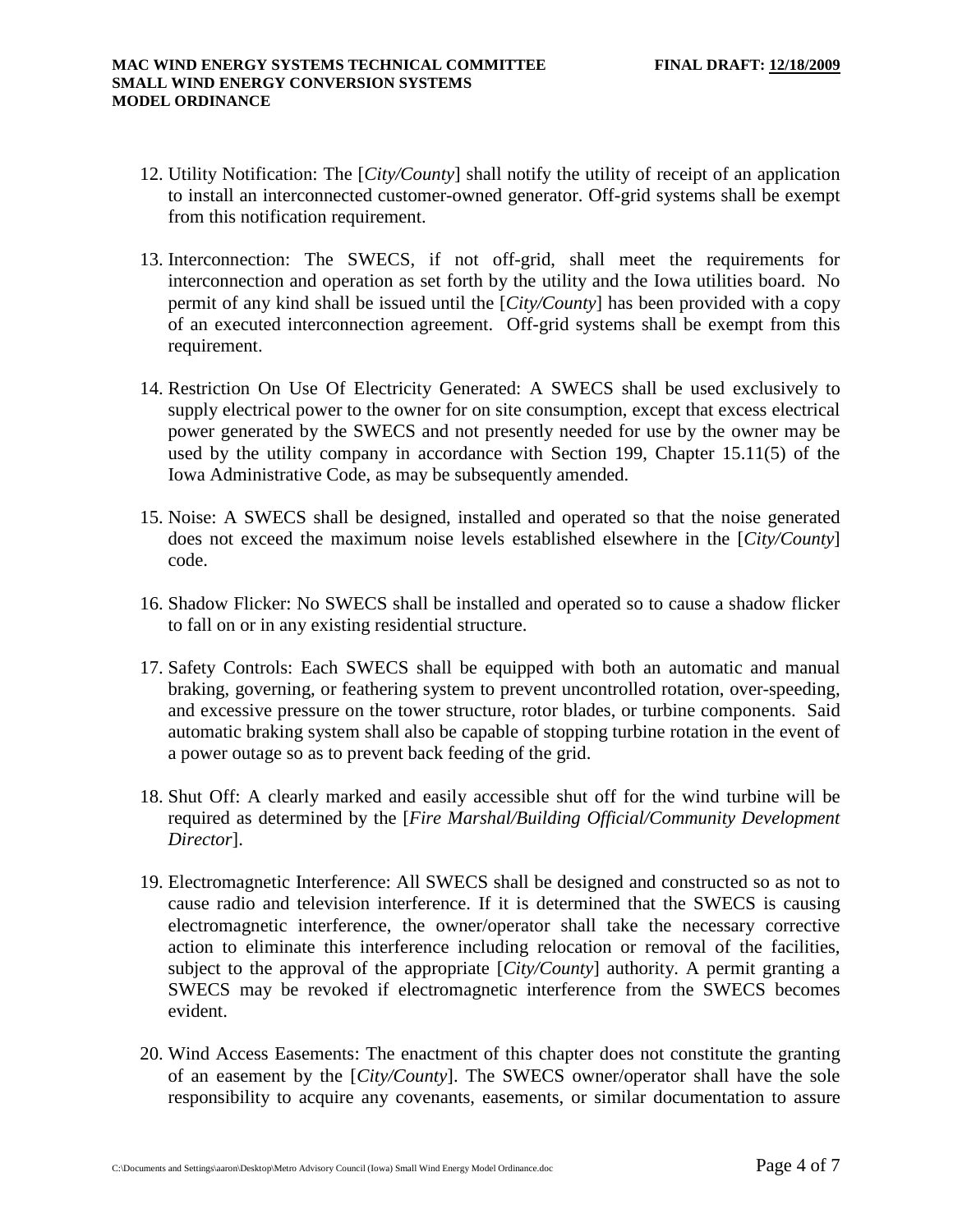and/or protect access to sufficient wind as may or may not be necessary to operate the SWECS.

- 21. Insurance: The owner/operator of a SWECS must demonstrate and maintain liability insurance of not less than \$ coverage.
- 22. Engineer Certification: Applications for any SWECS shall be accompanied by standard drawings of the wind turbine structure, including the tower, base, and footings. An engineering analysis of all components of the SWECS showing compliance with the applicable regulations and certified by an Iowa licensed professional engineer shall also be submitted.
- 23. Installation: Installation must be done according to manufacturer's recommendations. All wiring and electrical work must be completed according to the applicable building and electric codes. All electrical components must meet code recognized test standards.
- 24. Removal: If the SWECS remains nonfunctional or inoperative for a continuous period of six (6) months, the system shall be deemed to be abandoned. The SWECS owner/operator shall remove the abandoned system at their expense. Removal of the system includes the entire structure, transmission equipment and fencing from the property excluding foundations. Non-function or lack of operation may be proven by reports from the interconnected utility. For off-grid systems the [*City/County*] shall have the right to enter the property at its sole discretion to determine if the off-grid system is generating power. Such generation may be proven by use of an amp meter. The SWECS owner/operator and successors shall make available to the Director of \_\_\_\_\_\_\_\_\_\_\_\_\_\_\_\_ or their designee all reports to and from the purchaser of energy from the SWECS if requested. If removal of towers and appurtenant facilities is required, the Director of or designee shall notify the SWECS owner/operator. Removal shall be completed within six (6) months of written notice to remove being provided to the owner/operator by the [*City/County*] of \_\_\_\_\_\_\_\_\_\_\_\_\_\_\_.
- 25. Right Of Entrance: As a condition of approval of a [*Conditional/Special Use*] use permit an applicant seeking to install SWECS shall be required to sign a petition and waiver agreement which shall be recorded and run with the land granting permission to the [*City/County*] of \_\_\_\_\_\_\_\_\_\_\_\_\_\_\_ to enter the property to remove the SWECS pursuant to the terms of approval and to assure compliance with the other conditions set forth in the permit. Removal shall be at the expense of the owner/operator and the cost may be assessed against the property.
- 26. Feasibility Study: It is highly recommended that a feasibility study be made of any site prior to installing a wind turbine. The feasibility study should include measuring actual wind speeds at the proposed turbine site for at least 3 months.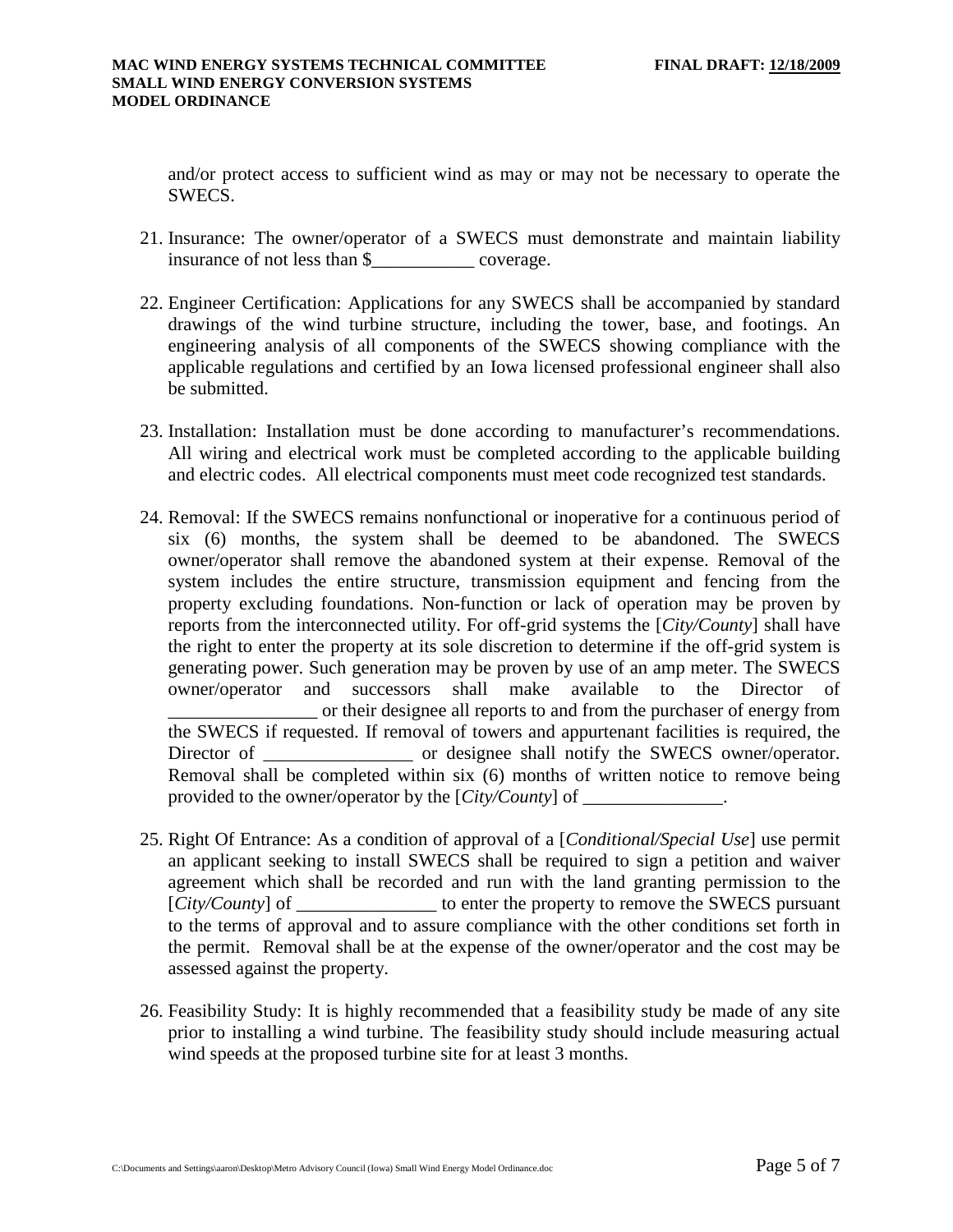## **SECTION IV - BULK REGULATIONS**

- 1. Setbacks:
	- a. The minimum distance between any freestanding SWECS and any property line shall be a distance that is equivalent to one hundred fifty percent (150%) of the total system height. The setback shall be measured from the property line to the point of the SWECS closest to the property line.
	- b. The required setback for any building mounted SWECS shall be equal to the required setback of the principal building to which the SWECS is to be attached at such time that the application to install a building mounted SWECS is received by the [*City/County*].
- 2. Maximum Height: Height shall be measured from the ground to the top of the tower, including the wind turbine generator and blades.
	- a. For lots of more than one (1) and fewer than three (3) acres, the maximum height shall be 65 feet.
	- b. For lots of three (3) to seven (7) acres, the maximum height shall be 80 feet.
	- c. For lots of more than seven (7) acres the maximum height shall be 100 feet.
	- d. Building mounted SWECS may be a maximum of 10 feet higher than the point of attachment to the building on which they are attached.
- 3. Minimum Lot Size:
	- a. The minimum lot size for a freestanding SWECS shall be one (1) acre.
	- b. The minimum lot size for a building mounted SWECS shall be one (1) acre for any building mounted SWECS to be mounted on a building of less than five (5) stories in height.
	- c. There shall be no minimum lot size for building mounted SWECS to be mounted on buildings of five (5) or more stories in height.
- 4. Clearance Of Blade: No portion of a horizontal axis SWECS blade shall extend within 30 feet of the ground. No portion of a vertical axis SWECS shall extend within 10 feet of the ground. No blades may extend over parking areas, driveways or sidewalks. No blade may extend within 20 feet of the nearest tree, structure or above ground utility facilities.
- 5. Location: